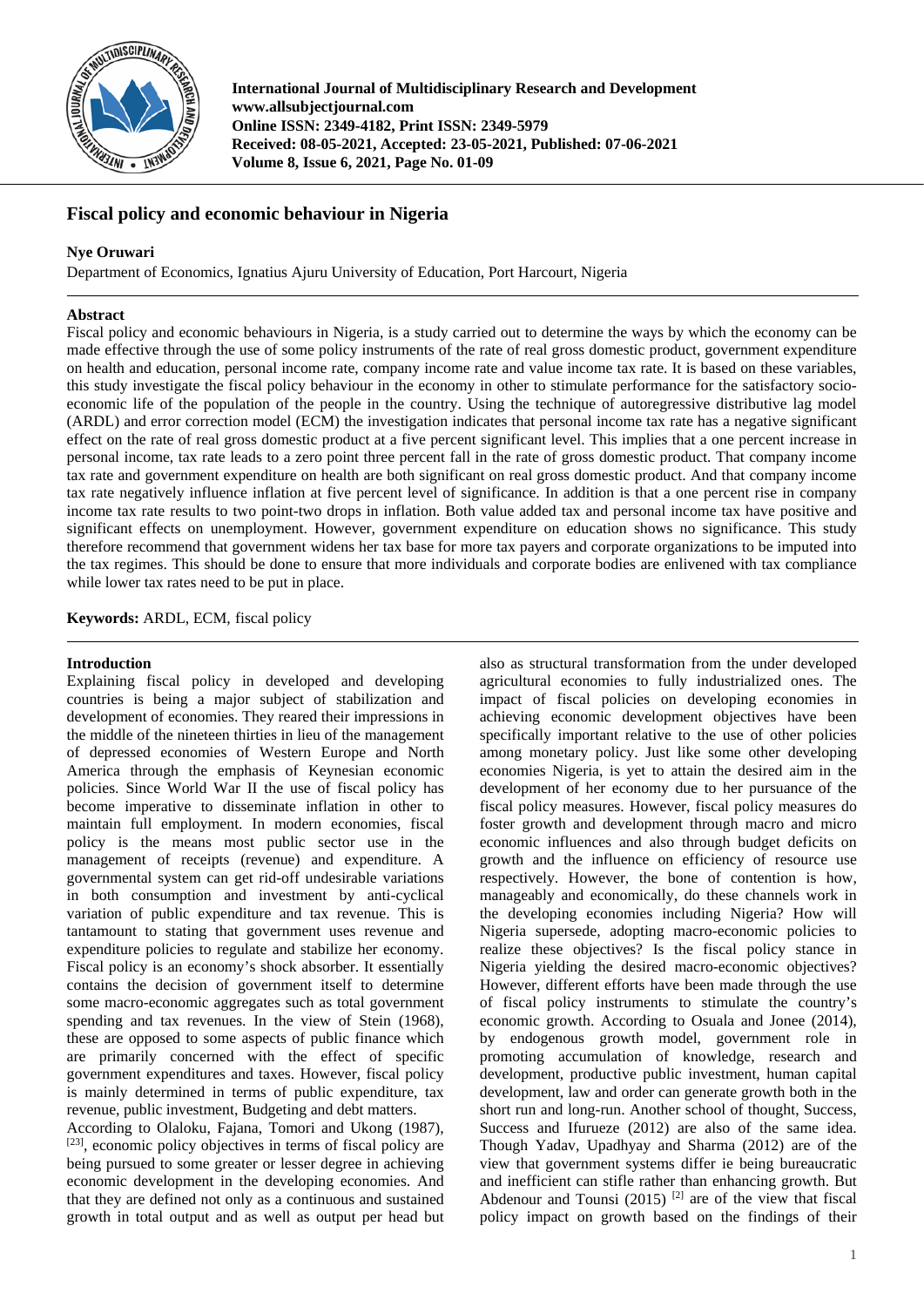respective studies. In this regard most economists are of different views that fiscal policy may either stimulate or spur growth. The statement thus becomes an empirical question. The fact that most of the aforementioned ideologies fail to capture some viable macro-economic views in their studies there is need for a rethink. Specifically, these works do not capture behaviour of increases in the rate of unemployment and inflation in relation to the vagaries of the issues of real gross domestic growth rate there is need for a rethink, the fact that most fiscal policy instruments such as government expenditure on health, government expenditure on education, personal income tax rate, company income tax rate, value added tax rate are not captivated in their studies which calls for the need for further studies. In this regard this study is determined to investigate the fiscal policy beahviour in an economy; issues of the Nigerian case. In carrying out the study, the work is slated into five sections. Sector one treats the introduction. In section two theoretical and empirical literature is treated. Sections three and four show the methodology of the study and analysis respectively while section five treats summary, conclusion, and recommendations.

## **Theoretical and Empirical Literature Theoretical literature Theory of fiscal policy**

In 1936, Keynes postulated the theory of fiscal policy. This policy theory was as a result of the expressions of views of the economic realities as a result of the great depression. According to the theory, government can influence the level of macroeconomic output through the management of tax and expenditure matters. That the collective impacts of an increase in public expenditure and reduction in taxes through an expansionary fiscal policy can pull an economy out of recession but a decrease in expenditure and increase in taxes which is contractionary fiscal policy, may tend to slow down an economic boom. In this regard it is potent in controlling the cyclical fluctuations for building sustainable growth in that economy. By this policy a nerve centre is created by which a government influences its economic objectives to promote and maximize social welfare. This aspect incorporates a management system of the budget office with that of president or the finance minister with the power to act depending on policy issues. And that those who represent the government must have the public at heart in making policy decisions. The theory is of the view that, when budgetary decisions are made, the government must have best available economic analysis toward deriving the available resources for that decision arrived at and that such analysis must be based on reliable data, unbiased forecasts and an accepted economic principles stabling links between changes in policy instruments and changes in policy objectives. These are some reasons why Barra (1990) Laura  $(2008)$ <sup>[17]</sup> Macek (2014)<sup>[19]</sup> state that fiscal policy measure affects the level and growth of aggregate output. In recent times Eichenbaum and Fisher (2004)<sup>[11]</sup> reason in terms of Friedman (1968)<sup>[12]</sup> that borrowing cause higher interest rates and financial crowing out while fiscal expansion cause inflation. The writer while in support of Keynes fiscal theory is also of the mindset that if fiscal theory is properly applied it will achieve its expected goal particularly in the periods of economic shocks.

## **Endogenous growth theory**

Romer (1986)  $[28]$  growth theory known as endogenous growth theory was modified by Lucas in  $(1988)$  <sup>[18]</sup>. By this theory it is the internal forces of an economy that determines economic growth and that investment in human capital, innovation, cum knowledge are positively significant to economic growth. In support of this analysis are Rebelo (1991) <sup>[27]</sup> and Barry (1996)<sup>[8]</sup> who developed a two-section endogenous growth model using a model of energy prices. In addition are the Schumpeterian innovational based growth theory developed by Grossman and Helpman  $(1991)$ <sup>[13]</sup> and Aghion and Howitt (1992)<sup>[14]</sup>. Emphatically stated, the Schumpeterian analysis focuses on the improvement of quality innovations which relinquishes older products for quality improvements. The Schumpeterian analysis is called the "creative destruction". However, Domar (1946) <sup>[10]</sup> and Solow (1956) <sup>[30]</sup> study takes an aversion to that of Schumpeter  $(1942)$ <sup>[29]</sup> stating that growth is exogenously or externally determined. However, this study is of the view that internal technological awareness can also create way for sustainable growth.

#### **The Laffer curve Theory**

The laffer curve theory explains the theoretical representation of the relation between government revenue raised by taxation and all possible rates of taxation. The theory propounded by Laffer (1974) postulates that tax revenue is not raised at the extreme rates of zero and hundred percent. And that there must be at least a rate which maximizes government taxation revenue. The theory is captured with the demonstration of Laffer curve which considers the amount of tax revenue raised at the extreme of zero and hundred percent. The theory is of the view that a hundred percent tax rate raises no revenue in the same way that a zero percent tax rate raises no revenue. The fact that with a hundred percent rate there is no more incentive for a rational tax payer to earn ay income, the revenue accrued is one hundred percent and nothing. The argument follows that there must be a rate between a Point where tax revenue must be maximum in this regard, Laffer curve represent the relationship among the rates of taxation and an expectant levels of government revenue based on an optimal tax rate which maximizes total government tax revenue. The schools of thought of this theory include Keyserling (1979) [15], Alfred  $(1988)$  [5] and Stightz (2009). They are all of the interest that Laffer curve analysis explains the concept of taxable income elasticity showing taxation income in response to change in the rate of taxation.

#### **Empirical Literature**

Aaron and Thomas (2005) in there study socio-economic development and fiscal policy introduced a socio-economic development in tax and investigated the relationship between various fiscal variables. Using panel model approach capturating net lending and public debt of government in countries like Greece, Portugal, Spain and Ireland the study stated that improvement in net lending position of government and fall in the level of public debt is beneficial to economic development in the medium term. In furtherance of the analysis, it stated that fiscal consolidation is found to be more relevant in the promotion of socioeconomic development especially in the EU-15 member states. Amanja and Morrissey  $(2005)$ <sup>[6]</sup> carried out a study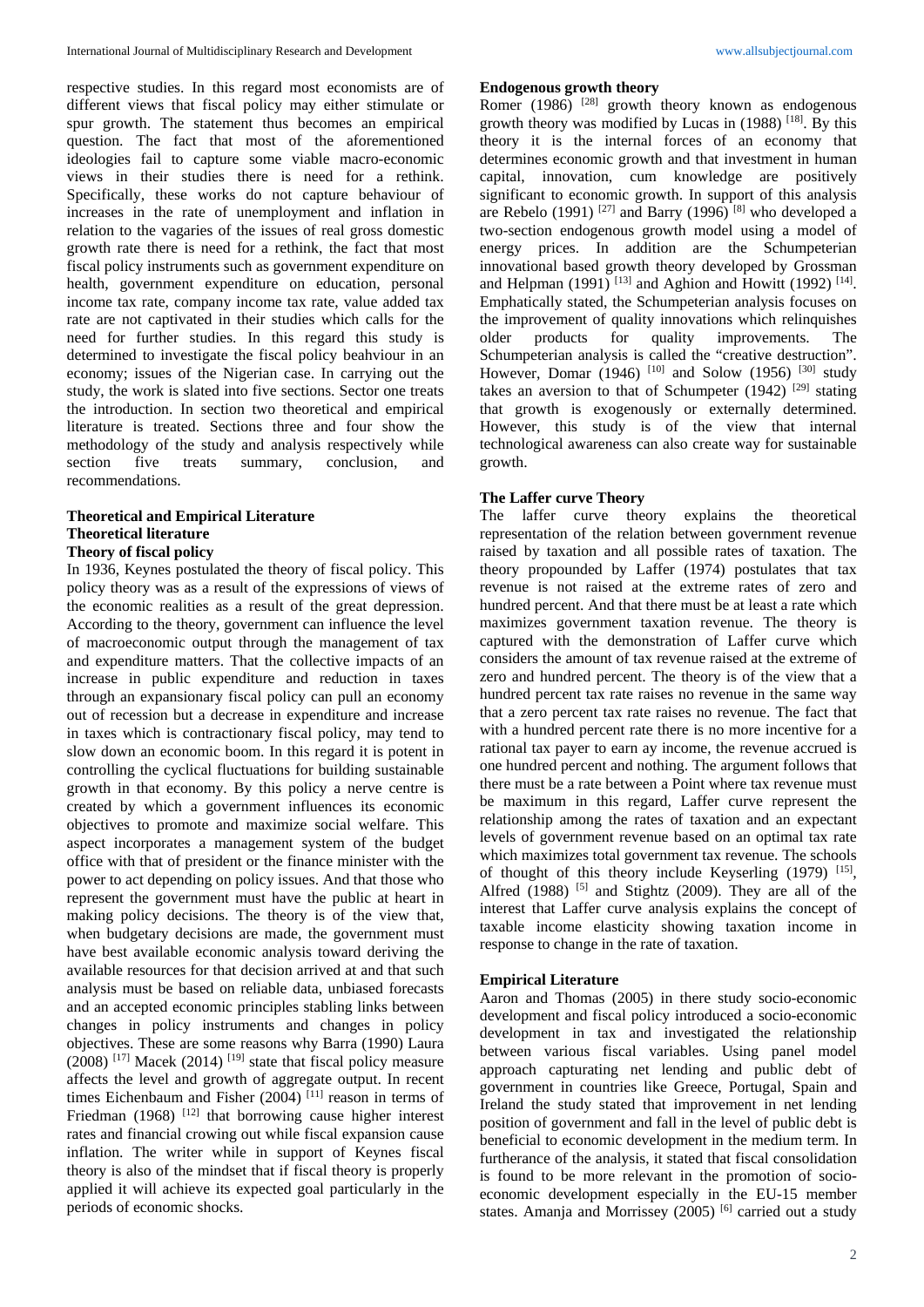on the relationship between fiscal policy and growth within a review period of 1964 to 2002. Using autoregressive distributed lag (ARDL) and ordinary least square models, the study reveals that unproductive expenditure has strong adverse impact on growth and that there is no evidence of distortionary effects on growth with regards to distortionary taxes. The study thus recommend that expenditure and tax policies boost public investment by reducing unproductive expenditures. Smitogun and Ajinla (2007) carried out a study on fiscal policy effect on Nigeria's economic growth. The study captured economic growth using the variables of fiscal policy ratio, debt finance and money printing finances between 1980 and 2005. The result indicates that fiscal activities by the government do not promote sustained and indicative growth.. Rather it invalidates the theoretical facts by Keynes, such that corruption, wasteful spending, policy inconsistency, uncontrolled money supply, poor policy implementation etc impact negatively on the economy. The best, the study recommended is fiscal prudence cum seriousness by the government. Adefeso  $(2010)$  [3] studied the impact of fiscal policy on economic growth in Nigeria between 1970 and 2005. Using error correction model the study reveals that productive government expenditure has effect on economic growth and therefore concludes that government expenditure encourages economic growth and the execution of productive expenditures. Modebe (2012) [21] carried out a study on the impact of recurrent and capital expenditures on Nigeria's economic growth between 1987 and 2010. Using multiple regression, the study shows that both capital and recurrent expenditures are statistical insignificant, though the impact of recurrent being positive and that of capital negative. The study thus concludes that they can be relied upon as the diagnostic statistic proves the estimated model to be invalid. It is therefore advisable that both capital and recurrent expenditure be improved to be economic driven. Bouakez, Chihi and Normandin  $(2014)$ <sup>[19]</sup> carried out an econometric analysis on the effects of fiscal policy tools on the economy of United States of America in the late seventies and the early eighties. Their study revealed that public spending impacts more on economic growth and taxation. The study concluded that increases in public spending are more effective than tax cuts in stimulating economic growth and therefore recommended that the rise of government expenditure as a fiscal instrument to increase growth is a priority to the growth of the economy. Omodero, Ihendinihi, Ewke, and Azubuike  $(2016)$ <sup>[25]</sup> carried out an empirical study stating; "the impact of fiscal policy on the Nigerian economy between 1994 and 2014. Using multiple regression estimation the study revealed that there is no significant relationship between capital expenditure, recurrent expenditure, tax revenue and real gross domestic product. The study concluded that government need to promote the growth of GDP in the economy. Miftahu, Rosni and Tunku (2018) [20] studied the effects of fiscal operations on economic growth and stability in Nigeria. The study was carried out with an estimated model adopting ARDL model with subdivision of baseline and alternative models. The former measured the effects of economic growth while alternative model accounted for effects of economic stability within the periods of 1996 and 2016. The results show that fiscal operations lead to economic growth according to the baseline model while same fiscal operations also lead to economic stability by the alternative method. Recommendation of the study ensures

the need for government to improve in its spending and at the same time apply appropriate tax regime to achieve economic growth and stability. Mohamed (2019) <sup>[22]</sup> carried out a study on the equilibrium relationships and dynamic causality between economic growth and fiscal policy tools in Jordan between 1978 and 2017. The study was carried out using autoregressive distributed lag and vector error corrections model. The results indicated that there is causal relationships and co-integration between economic growth and fiscal policy instruments. That government expenditure impact on economic growth in the long-run and that total tax rates have long-run negative impacts.

### **Methodology of the Study**

Quasi-experimental design is employed incorporating dependent and independent variables between 1984 and 2020 for in econometric analysis. In this regard regression analysis is employed using time series data. This work is estimated using three equation models as:

- 1. Read Gross Domestic Product Growth Rate (RGDP<sub>rt</sub>)
- 2. Inflation Rate  $(Inf<sub>t</sub>)$  and
- 3. Unemployment Rate (Unpt<sub>rt</sub>) as dependent variables which capture some independent variables of personal income tax, company income tax, value added tax, government expenditure on health and government expenditure on educational institutions. Hence their specifications.

| $RGDP_{rt} = f$ (PIT, CIT, VAT, GEE, GEH) |  |
|-------------------------------------------|--|
| $Int_{rt} = f$ (PIT, CIT, VAT, GEE, GEH)  |  |

| $Unpt_{rt} = f$ (PIT, CIT, VAT, GEE, GEH) |  |  |  |  |  |  |  |
|-------------------------------------------|--|--|--|--|--|--|--|
|-------------------------------------------|--|--|--|--|--|--|--|

In economictric model;

 $RGDP_{rt} = \sum_0 + \sum_1$ ,  $PIT + \sum_2$ ,  $CIT + \sum_3$ ,  $VAT + \sum_4$ ,  $GEE +$  $\Sigma_{5}$ , GEH +  $+ \mu_{t4}$ 

Inf<sub>rt</sub> =  $\pi_0$  +  $\pi_1$ , PIT +  $\pi_2$ , CIT +  $\pi_3$ , VAT +  $\pi_4$ , GEE +  $\pi_5$ , GEH +  $\mu_{t5}$ 

Unpt<sub>rt</sub> =  $\alpha_0$  +  $\alpha_1$ , PIT +  $\alpha_2$ , CIT +  $\alpha_3$ , VAT +  $\alpha_4$ , GEE +  $\alpha_5$ , GEH +  $+ \mu_{16}$ 

Where,  $+ \mu_{4-6}$  are residual terms Hence the apriori conditions for;  $RGDP_{rt}$  and Int<sub>rt</sub>  $\Sigma_1$ ,  $\Sigma_2$ ,  $\Sigma_3$ , < 0:  $\Sigma_4$ ,  $\Sigma_5$ , > 0  $\pi_1$ ,  $\pi_2$ ,  $\pi_3$ ,  $< 0$ :  $\pi_4$ ,  $\pi_5$ ,  $> 0$ For Unptrt  $\alpha_1, \alpha_2, \alpha_3, \geq 0$ :  $\alpha_4, \alpha_5, \leq 0$ 

#### **Unptrt Root Test**

The unit not test is used to determine whether time series data are stationary to avoid spurious results. This justification through the use of the ordinary least square estimation is based on the "best linear unbiased estimate" Blue. So, the outcome of the unit root test justifies the test for cointegration hence ARDL cointegration test for predicting RGDP and Johansen – Juselius co-integration test for Int<sub>rt</sub> and Unpt<sub>rt</sub> respectively. They are all based on the application of error correction mechanism based on OLS estimation.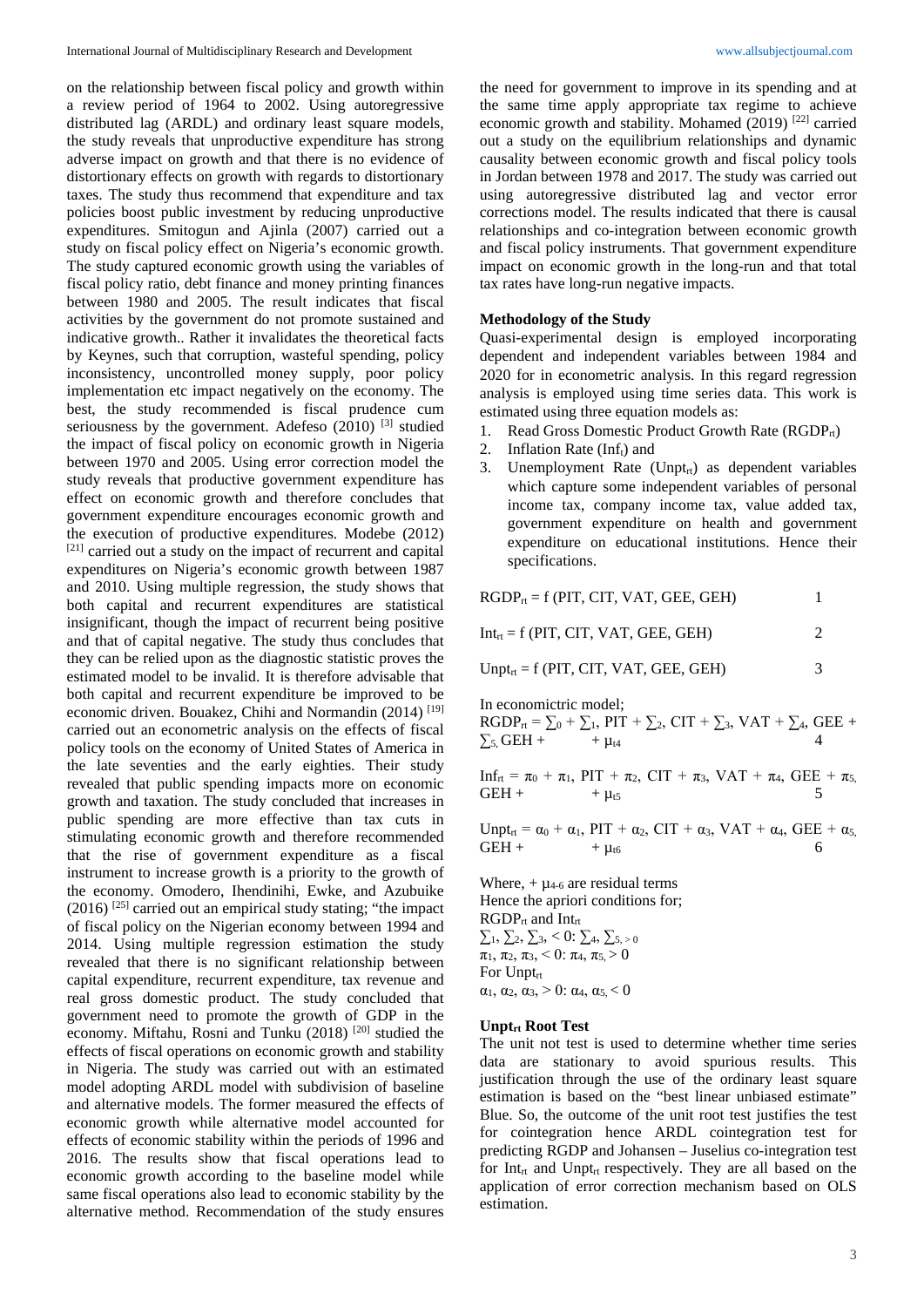### **Cointegration Test**

Unit roots test leads to cointegration, the reason that cointegration tries to model non-stationary time series variables (Iyelli, 2010). That even if two time series data may not themselves be stationary, a linear combination of the two non-stationary time series may be stationary. As this accurs, the two original non-stationary time series are said to be cointegrated. If the two time series are of the same order after same number of differencing of "order I" then Johansen co-integration test can be applied. In the other way, if the two time series are of levels at  $1<sup>st</sup>$  difference, then ARDL cointegration test is applicable. This study adopts ARDL cointegration test for the initial model for  $RGDP_{rt}$  and Johansen – Jeselius co-integration test for the second and third models for  $Inf_{rt}$  and Unpt<sub>rt</sub>. In addition is to determine short-run dynamic process leading to long-run dynamic equilibrium. This is an attempt to integrate economic theory for a long-run equilibrium. This can be achieved through error correction mechanism. Error correction is a one period lagged value for the residual from a static model. The approach here is to assume a lagged dependent variable and a single lag on the independent variables. Hence;

$$
\Delta_{Y_t = a_0 + a_0} \Delta_{Y_{t-1} + a_2} \Delta_{X_{t-1} + - - + \Phi E_{t-1} - 7}
$$

Where  $D =$  first difference

 $\Phi$  = speed of adjustment indicating how the system returns to equilibrium after shock

 $E =$  Error correction mechanism

By right this is expected to be less than 1 or negative for a model to attain equilibrium.

### **Presentation, Analysis and Discussion of Findings**

This study shows data for analysis at the appendix. However, unit root test is conducted as indicated under methodology, using augmented Dickey Fuller (ADF) and Philip Peron (P-P) tested at both level and first difference of the series. As it is, all the variables are stationary at  $1<sup>st</sup>$ difference except  $RGDP_{rt}$  at the instances of the ADF and P-P which claim different levels of integration. Since it is stationary at level it is not required for differencing. The reason that the probability value is less than 5 percent (5%) significant level in both the ADF and Philip Peron (P-P) result. Since all the variables are integrated of the same order except  $RGDP_{rt}$ , then Johansen cointegration can be used for Inf<sub>rt</sub> and Unpt<sub>rt</sub>. And also, that a bound test is necessary to examine the existence of cointegration since the other variables are stationary at first difference  $Inf<sub>rt</sub>$  and Unpt $_{rt}$  using ARDL model.

**Table 1:** Unit root test result

| <b>Variable</b> |                     | ADF                        | Order of           | PP                  |                            | Order of           |
|-----------------|---------------------|----------------------------|--------------------|---------------------|----------------------------|--------------------|
|                 | Level               | 1 <sup>st</sup> Difference | <b>Integration</b> | Level               | 1 <sup>st</sup> Difference | <b>Integration</b> |
| $RGDP_{rt}$     | $-5.031539(0.0012)$ |                            | 1(0)               | $-5.052347(0.0012)$ |                            | $\perp(0)$         |
| $Inf_{rt}$      | $-3.165210(0.1099)$ | $-5.638643(-0.0002)$       | 1(1)               | $-2.873261(0.1823)$ | $-6.642975(0.0000)$        | 1(1)               |
| $Unpt_{rt}$     | $-0.668961(0.9651)$ | 4.916896 (0.0017)          | 1(1)               | $-0.748568(0.9614)$ | $-4.784045(0.0025)$        | 1(1)               |
| PitS            | $-1.043637(0.9250)$ | $-6.511319(0.0000)$        | 1(1)               | $-0.986185(0.9338)$ | $-6.527625(0.0000)$        | 1(1)               |
| $\mathbf{C}$ It | $-1.999780(0.5823)$ | $-6.126283(0.0001)$        | 1(1)               | $-2.063737(0.5482)$ | $-6.185442(0.0001)$        | 1(1)               |
| <b>VAT</b>      | $-1.660750(0.7484)$ | 5.959081 (0.0001)          | 1(1)               | $-1.710646(0.7264)$ | $-5.959477(0.0001)$        | 1(1)               |
| <b>GEE</b>      | $-2.677878(0.2510)$ | $-5.311261(0.0007)$        | 1(1)               | $-2.671576(0.2534)$ | $-13.99482(0.0000)$        | 1(1)               |
| <b>GEH</b>      | $-0.184848(0.9907)$ | $-4.518593(0.0054)$        | 1(1)               | $-3.081520(0.1255)$ | $-10.20544(0.0000)$        | 1(1)               |

Note p-value in parenthesis.

**Source:** Authors E-view 10 computation

Table 2: Bound test result (First model predicting RGDP<sub>rt</sub>)

|                           | F-Bounds Test Null Hypothesis: No levels relationship |                                         |                         |         |
|---------------------------|-------------------------------------------------------|-----------------------------------------|-------------------------|---------|
| <b>Test Statistic</b>     | Value                                                 | Signif.                                 | I(0)                    | I(0)    |
|                           |                                                       |                                         | Asymptotic: $n=1000$    |         |
| F-statistic               | 3.956721                                              | 10%                                     | 2.26                    | 3.35    |
| K                         | 5                                                     | 5%                                      | 2.26                    | 3.79    |
|                           |                                                       | 2.5%                                    | 2.96                    | 4.18    |
|                           |                                                       | 1%                                      | 3.41                    | 4.68    |
|                           |                                                       |                                         | Finite Sample           |         |
| <b>Actual Sample Size</b> | 36                                                    |                                         | $n=40$                  |         |
|                           |                                                       | 10%                                     | 2.482                   | 3.708   |
|                           |                                                       | 5%                                      | 2.962                   | 4.338   |
|                           |                                                       | 1%                                      | 4.045                   | 5.898   |
|                           |                                                       |                                         | Finite Sample: $n = 35$ |         |
|                           |                                                       | 10%                                     | 2.508                   | 3.763   |
|                           |                                                       | 5%                                      | 3.037                   | 4.443   |
|                           |                                                       | 1%                                      | 4.257                   | 6.04    |
| <b>T-Bounds Test</b>      |                                                       | Null Hypothesis: No levels relationship |                         |         |
| <b>Test Statistic</b>     | Value                                                 | Signif. $I(0)$<br>I(1)                  |                         |         |
| t-statistic               | $-4.289340$                                           |                                         | 10% -2.57               | $-3.86$ |
|                           |                                                       |                                         | 5% -2.86                | $-4.19$ |
|                           |                                                       |                                         | $2.5\% -3.13$           | $-4.46$ |
|                           |                                                       |                                         | $1\% -3.43$             | $-4.79$ |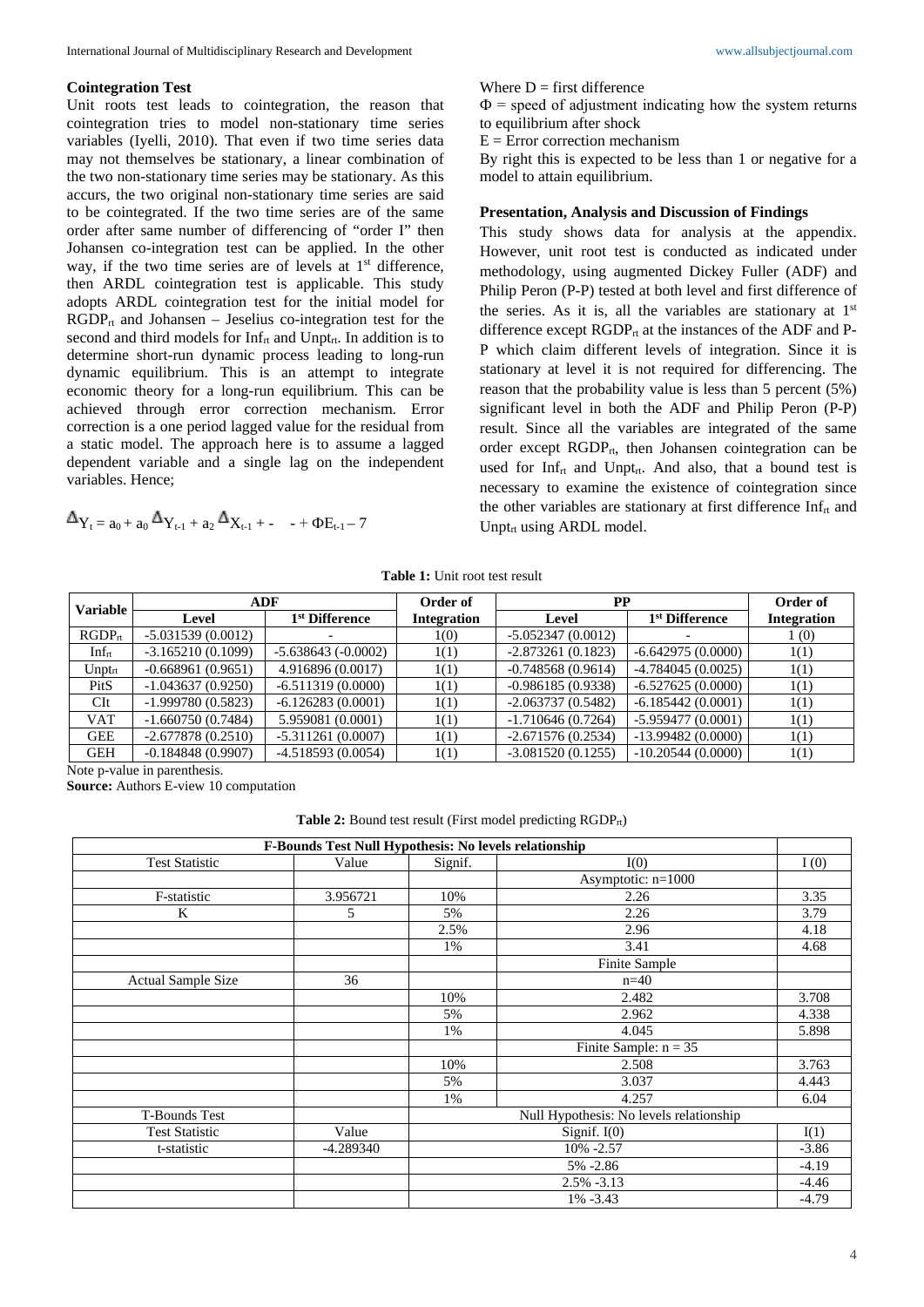From the bound result on table there exists a cointegrating equation at 5 percent significance

Level the reason that f-statistic value of 3.9567321 is greater than (1) bound value of 3.79 at 5 percent level of significance. Also the T-statistic value of – 4.289340 is greater than the 1 (1) bound value of -4.19 at 5 percent level of significance. Therefore the null hypothesis of no levels relationship or cointegration equation is rejected. This is the justification for the estimation of the short-run dynamics using error correction under the ARDL model.

|                                                                       | <b>Unrestricted Cointegration Rank Test (Trace)</b> |                  |                       |        |
|-----------------------------------------------------------------------|-----------------------------------------------------|------------------|-----------------------|--------|
| <b>Hypothesized</b>                                                   |                                                     | <b>Trace</b>     | 0.05                  |        |
| No. of $CE(s)$                                                        | <b>Eigenvalue</b>                                   | <b>Statistic</b> | <b>Critical Value</b> | Prob** |
| None $*$                                                              | 0.852199                                            | 207.7915         | 95.75366              | 0.0000 |
| At most $1^*$                                                         | 0.810168                                            | 148.5229         | 69.81889              | 0.0000 |
| At most $2 *$                                                         | 0.777830                                            | 97.01278         | 47.85613              | 0.0000 |
| At most $3 *$                                                         | 0.655448                                            | 50.37914         | 29.79707              | 0.0001 |
| At most $4 *$                                                         | 0.302511                                            | 17.34833         | 15.49472              | 0.0260 |
| At most $5*$                                                          | 0.180741                                            | 6.179986         | 3.841466              | 0.0129 |
| Trace test indicates 6 cointegrating eqn (s) at the 0.05 level        |                                                     |                  |                       |        |
| * denotes rejection of the hypothesis at the 0.05 level               |                                                     |                  |                       |        |
| ** MacKinnon-Haug-Michelis (1999) p-values                            |                                                     |                  |                       |        |
| Unrestricted Cointegration Rank Test (Maximum Eigenvalue)             |                                                     |                  |                       |        |
| Hypothesized                                                          |                                                     | Max-Eigen        | 0.05                  |        |
| No.of $CE(s)$                                                         | Eigenvalue                                          | Statistic        | <b>Critical Value</b> | Prob** |
| None *                                                                | 0.852199                                            | 59.26859         | 40.07757              | 0.0001 |
| At most $1 *$                                                         | 0.810168                                            | 51.51015         | 33.87687              | 0.0002 |
| At most $2 *$                                                         | 0.777830                                            | 46.63364         | 27.58434              | 0.0001 |
| At most $3 *$                                                         | 0.655448                                            | 33.03081         | 21.13162              | 0.0007 |
| At most $4 *$                                                         | 0.302511                                            | 11.16835         | 14.26460              | 0.1460 |
| At most $5$ $*$                                                       | 0.180741                                            | 6.179986         | 3.841466              | 0.0129 |
| Max-cigenvalue test indicate 4 cointegrating eqn(s) at the 0.05 level |                                                     |                  |                       |        |
| * denotes rejection of the hypothesis at the 0.05 level               |                                                     |                  |                       |        |
| ** MacKinnon-Haug-Michelis (1999) p-values                            |                                                     |                  |                       |        |

Based on table 4.3, it is shown that there exist six cointegrating equations at 5 percent level of significance and that there exists long-run equilibrium relationship between the variables. The maximum Eigen value indicates that there is also a long-run equilibrium relationship between the variables of the model.

| <b>Unrestricted Cointegration Rank Test (Trace)</b>                   |            |                  |                       |          |  |  |
|-----------------------------------------------------------------------|------------|------------------|-----------------------|----------|--|--|
| Hypothesized                                                          |            | Trace            | 0.05                  |          |  |  |
| No. of $CE(s)$                                                        | Eigenvalue | <b>Statistic</b> | <b>Critical Value</b> | $Prob**$ |  |  |
| None *                                                                | 0.742143   | 138.0562         | 95.75366              | 0.0000   |  |  |
| At most 1 $^\ast$                                                     | 0.615458   | 90.61890         | 69.81889              | 0.0005   |  |  |
| At most $2 *$                                                         | 0.529507   | 57.16929         | 47.85613              | 0.0052   |  |  |
| At most $3 *$                                                         | 0.432181   | 30.78018         | 29.79707              | 0.0384   |  |  |
| At most $4 *$                                                         | 0.269100   | 10.97182         | 15.49471              | 0.2132   |  |  |
| At most $5*$                                                          | 1.31E-06   | 4.60E-05         | 3.841466              | 0.9962   |  |  |
| Trace test indicates 4 cointegrating eqn (s) at the 0.05 level        |            |                  |                       |          |  |  |
| * denotes rejection of the hypothesis at the 0.05 level               |            |                  |                       |          |  |  |
| ** MacKinnon-Haug-Michelis (1999) p-values                            |            |                  |                       |          |  |  |
| Unrestricted Cointegration Rank Test (Maximum Eigenvalue)             |            |                  |                       |          |  |  |
| Hypothesized                                                          |            | Max-Eigen        | 0.05                  |          |  |  |
| No.of $CE(s)$                                                         | Eigenvalue | Statistic        | <b>Critical Value</b> | Prob**   |  |  |
| None $*$                                                              | 0.642143   | 47.43728         | 40.07757              | 0.0062   |  |  |
| At most $1 *$                                                         | 0.615458   | 33.44961         | 33.87687              | 0.0561   |  |  |
| At most $2 *$                                                         | 0.529507   | 26.38912         | 27.58434              | 0.0705   |  |  |
| At most $3 *$                                                         | 0.432181   | 19.80836         | 21.13162              | 0.0757   |  |  |
| At most $4 *$                                                         | 0.269100   | 11.97177         | 14.26460              | 0.1556   |  |  |
| At most $5*$                                                          | 1.31E-06   | 4.60E-05         | 3.841466              | 0.9962   |  |  |
| Max-cigenvalue test indicate 1 cointegrating eqn(s) at the 0.05 level |            |                  |                       |          |  |  |
| * denotes rejection of the hypothesis at the 0.05 level               |            |                  |                       |          |  |  |
| ** MacKinnon-Haug-Michelis (1999) p-values                            |            |                  |                       |          |  |  |

**Table 4:** Johansen – Juselius co-integration predicting Unptrt

Based on the cointegrating test result the trace statistic indicates a four co-integrating equations at 5 percent level of significance. This indicates there is a long-run equilibrium relationship between the variables used in the models. Also, on the maximum Eigen statistic the result indicates that there is one cointegrating equation at 5 percent, level of significance. Thus, there is a long-run relationship between the variables in the models.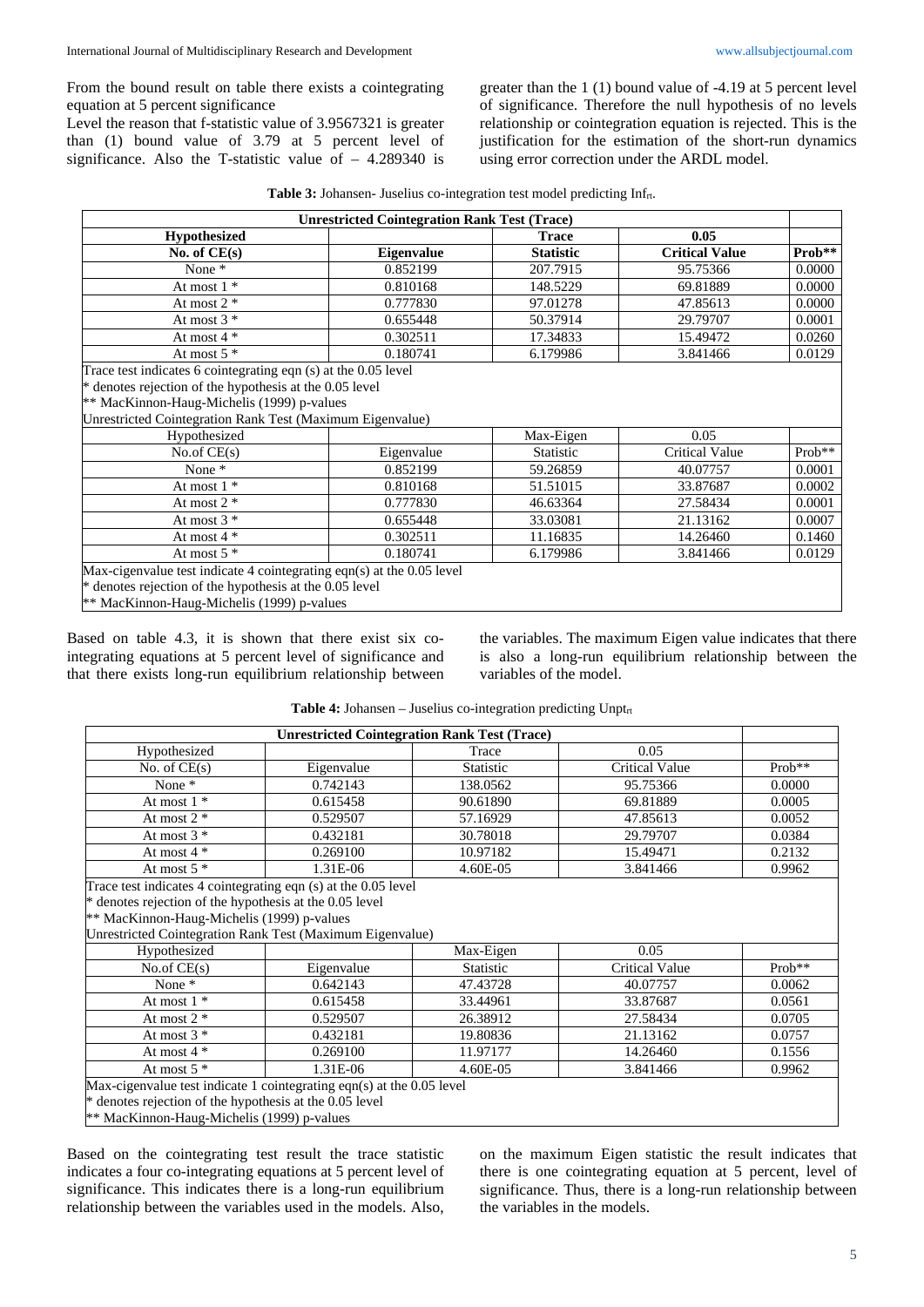| <b>Variable</b>           | Coefficient | <b>Std. Error</b>                  | t-Statistic | Prob.    |
|---------------------------|-------------|------------------------------------|-------------|----------|
| $\mathsf{C}$              | $-0.162017$ | 0.522600                           | $-0.310020$ | 0.7611   |
| $\overline{D(RGDPR(-1))}$ | 0.315108    | 0.148064                           | 2.128196    | 0.0516   |
| $\overline{D(RGDPR(-2))}$ | $-0.407379$ | 0.128697                           | $-3.165411$ | 0.0069   |
| $D(RGDPR(-3))$            | 0.091956    | 0.147984                           | 0.621391    | 0.5443   |
| $D(PITR(-1))$             | $-0.224780$ | 0.139430                           | $-1.612131$ | 0.1292   |
| $D(PITR(-2))$             | $-0.337487$ | 0.146545                           | $-2.302958$ | 0.0371   |
| $D(PITR(-3))$             | 0.123105    | 0.195376                           | 0.630091    | 0.5388   |
| $D(CITR(-1))$             | 0.018286    | 0.227669                           | 0.080320    | 0.9371   |
| $D(CITR(-2))$             | $-0.528874$ | 0.240625                           | $-2.197917$ | 0.0453   |
| $D(CITR(-3))$             | $-0.425634$ | 0.233441                           | $-1.823303$ | 0.0897   |
| $D(VATR(-1))$             | 1.590595    | 1.116470                           | 1.424664    | 0.1762   |
| $D(VATR(-2))$             | $-0.827513$ | 0.488048                           | $-1.695555$ | 0.1121   |
| $D(VATR(-3))$             | 1.067938    | 0.540210                           | 1.976896    | 0.0681   |
| $D( LGEE(-1))$            | 2.998866    | 1.924293                           | 1.558425    | 0.1414   |
| $D( LGEE(-2))$            | 0.096516    | 1.927674                           | 0.050068    | 0.9608   |
| $D( LGEE(-3))$            | 3.587516    | 1.834330                           | 1.955763    | 0.0708   |
| $D( LGEH(-1))$            | 4.620918    | 1.991418                           | 2.320417    | 0.0359   |
| $D(LGEH(-2))$             | 2.812690    | 2.026937                           | 1.387656    | 0.1869   |
| $D(LGEH(-3))$             | 5.751738    | 1.646218                           | 3.493910    | 0.0036   |
| $ECT1(-1)$                | $-0.964144$ | 0.278870                           | $-3.457328$ | 0.0038   |
| R-squared                 | 0.898575    | Mean dependent var                 |             | 0.198235 |
| Adjusted R-squared        | 0.760926    | S.D. dependent var/*               |             | 4.153142 |
| S,E of regression         | 2.030687    | Akaike info criter <sup>5</sup> on |             | 4.543793 |
| Sum squared resid         | 57.73167    | Schwarz criterion                  |             | 5.441652 |
| log likelihood            | $-57.24448$ | Hannan-Quinn criter.               |             | 4.849989 |
| F-statistic               | 6.528029    | Durbin-Watson stat                 |             | 2.408772 |
| Prob(F-statistic)         | 0.000435    |                                    |             |          |

Table 5: Error Correction Model RGDP<sub>rt</sub>

**Source:** Author's computation, using E-views 10.

 $RGDP_{rt} = \frac{0.16}{(0.7611)}$  $0.16 + 0.31DRGDPrt(-1) - 0.407DRGDPrt(-2) + 0.9DRGDPrt(-3) -0.22PIt$  $(0.1292)$  $(0.0516)$  $(0.0009)$  $(0.5443)$ 

 $+0.3DPIt(-2)+0.123DPIt(-3)+0.018DCIt(-1)-0.5DCIt(-2)-0.4DCIt(-3)+1.59DVAL(-1)$  $(0.0371)$   $(0.5388)$  $(0.9371)$  $(0.0453)$  $(0.897)$  $(0.1762)$ 

 $-0.8DVAT(-2) +1.0679DVAT(-3) +2.99886DLGEE(-1) + 0.0965DLGEE(-2) +3.5875DLGEE(-3)$  $(0.1121)$  $(0.1414)$  $(0.9608)$  $(0.0681)$  $(0.0708)$ 

|          |          | $+4.6DLGEH(-1) +2.81DLGEH(-2) +5.75DLGEH(-3) + 0.965ECT(-1)$ |          |
|----------|----------|--------------------------------------------------------------|----------|
| (0.0359) | (0.1869) | (0.0036)                                                     | (0.0038) |

 $R$ -squared = 0.898575 Adjusted R-squared  $= 0.760926$ Prob. (f-statistic) =  $(0.000435)$ DW = 2.408772 Note: Probability values in parenthesis

**Table 6:** Parsimonious Error Correction Estimate for inflation model

| <b>Variable</b>    | <b>Coefficient</b> | <b>Std. Error t-Statistic</b> | Prob.       |
|--------------------|--------------------|-------------------------------|-------------|
| $\mathcal{C}$      | $-0.406663$        | 2.445233 -0.166308            | 0.8700      |
| D(PITR)            | $-1.063573$        | 0.470921 -2.258494            | 0.0382      |
| D(CITR)            | $-0.038961$        | 1.164676 - 0.033452           | 0.9737      |
| D(VATR)            | 4.891127           | 4.713211 1.037748             | 0.3148      |
| D(LGEE)            | $-4.545016$        | 9.178320 -0.495190            | 0.6272      |
| D(LGEH)            | $-0.663956$        | 9.340704 -0.071082            | 0.9442      |
| $D(CITR(-1))$      | $-2.297758$        | 1.074244 - 2.138955           | 0.0482      |
| $D(VATR(-1))$      | $-6.229254$        | 2.888441 -2.156615            | 0.0466      |
| $D( LGEE(-1))$     | $-16.54774$        | 9.234911 -1.791868            | 0.0921      |
| $D(PITR(-2))$      | $-1.094964$        | 0.845154 -1.295579            | 0.2135      |
| $D(CITR(-2))$      | 0.965753           | 1.057342 0.913378             | 0.3746      |
| $D(LGEE(-2))$      | $-5.561198$        | 6.444450 - 0.862944           | 0.4009      |
| $D(LGEH(-2))$      | $-5.307693$        | 5.772212 -0.919525            | 0.3715      |
| $ECT2(-1)$         | $-0.445023$        | 0.204403 -2.177183            | 0.0448      |
| R-squared          | 0.824305           | Mean dependent var            | $-0.478788$ |
| Adjusted R-squared | 0.648610           | S.D. dependent var            | 15.01205    |
| S.E. of regression | 8.898870           | Akaike info criterion         | 7.516110    |
| Sum squared resid  | 1267.038           | Schwarz criterion             | 8.287038    |
| Log likelihood     | $-107.0158$        | Hannan-Quinn criter.          | 7.775504    |
| F-statistic        | 4.691680           | Durbin-Watson stat            | 1.536998    |
| Prob(F-statistic)  | 0.001797           |                               |             |

**Source:** Author's computation, using E-views 10.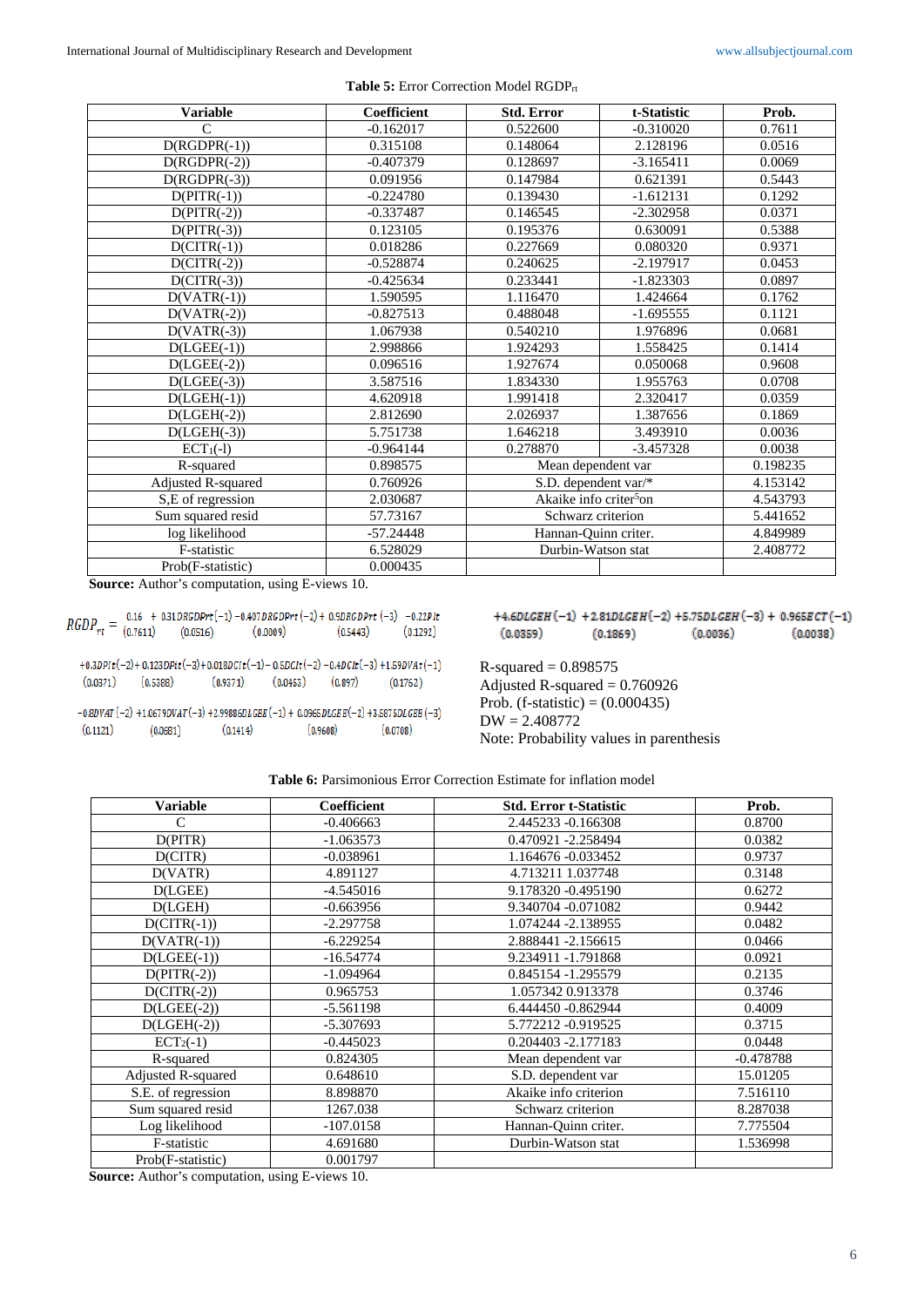The regression result for the above is:

 $-0.4$  -1.063DPIt  $-0.03DClt$  +4.89DVAT  $-4.9545DLCEE$  -0.66DLCEE  $-2.297758ClT(-1)$  $Inf_{rt}$  $(0.8700)$   $(0.0382)$   $(0.9737)$   $(0.3148)$  $(0.9442)$  $(0.6272)$  $(0.0482)$ 

 $6.2DVAT$  +5.56DLGEE $(-2)$  -5.30DLGEH  $-0.445ECT2(-1)$  $(0.0466)$  $(0.4009)$  $(0.3715)$  $(0.0448)$ 

 $R$ -squared = 0.824305 Adjusted R-squared  $= 0.648610$ 

Prob (f-statistic) =  $(0.001797)$ 

 $DW = 1.536998$ 

Note: Probability values in parentheses

|  |  | <b>Table 7:</b> Regression Table for UnPtrt |  |  |  |
|--|--|---------------------------------------------|--|--|--|
|--|--|---------------------------------------------|--|--|--|

| <b>Variable</b>           | CoefficientStd. Error t-Statistic |                       |                    | Prob.    |
|---------------------------|-----------------------------------|-----------------------|--------------------|----------|
| C                         | 0.046093                          | 0.773258              | 0.059609           | 0.9534   |
| D(PITR)                   | 0.333641                          | 0.148817              | 2.241950           | 0.0446   |
| D(CITR)                   | $-0.325441$                       | 0.317307              | $-1.025634$        | 0.3253   |
| D(LGEE)                   | 1.791562                          | 3.045380              | 0.588289           | 0.5672   |
| D(LGEH)                   | 0.162643                          | 2.965789              | 0.054840           | 0.9572   |
| $D(PITR(-1))$             | 0.384678                          | 0.169564              | 2.268627           | 0.0425   |
| $D(VATR(-1))$             | 3.765180                          | 1.836120              | 2.050618           | 0.0628   |
| $D(LGEE(-1))$             | 1.584986                          | 3.221085              | 0.492066           | 0.6316   |
| $D(PITR(-2))$             | $-0.176914$                       | 0.324449              | $-0.545275$        | 0.5956   |
| $D(CITR(-2))$             | $-0.097171$                       | 0.328063              | $-0.296195$        | 0.7721   |
| $D(VATR(-2))$             | 1.621789                          | 0.676621              | 2.396895           | 0.0337   |
| $D(PITR(-3))$             | 0.566498                          | 0.312889              | 1.810538           | 0.0953   |
| $D(CITR(-3))$             | $-0.641917$                       | 0.309887              | $-2.071457$        | 0.0605   |
| $D(VATR(-3))$             | 0.401284                          | 0.698673              | 0.574351           | 0.5763   |
| $D(LGEE(-3))$             | 2.369271                          | 2.825546              | 0.838518           | 0.4181   |
| $D(LGEH(-3))$             | $-3.709711$                       | 1.928854              | -1.923272          | 0.0785   |
| $ECT3(-1)$                | $-0.475431$                       | 0.255982              | -1.857279          | 0.0480   |
| R-squared                 | 0.860200                          |                       | Mean dependent var | 0.198235 |
| <b>Adjusted R-squared</b> | 0.615551                          |                       | S.D. dependent var | 4.153142 |
| S.E. of regression        | 2.575114                          | Akaike info criterion |                    | 4.982328 |
| Sum squared resid         | 79.57452                          | Schwarz criterion     |                    | 5.969973 |
| Log likelihood            | $-62.69958$                       | Hannan-Quinn criter.  |                    | 5.319143 |
| F-statistic               | 3.516050                          |                       | Durbin-Watson stat | 2.225849 |
| Prob(F-statistic)         | 0.014359                          |                       |                    |          |

**Source:** Author's computation, using E-views 10.

The regression result for this model given below

 $0.046$  +0.33DPIt -0.325DCIt +1.79DLGEE +0.160DLGEEH +0.38PIT +1.620DVAT(-2)  $Inf_{rt} = (0.9534) (0.0465) (0.3253) (0.5672) (0.9572)$  $(0.0425)$  $(0.0337)$ 

 $0.64 DCT + 2.369 DLCEE(-3) -3.7 DLCEH (-3) -0.475 ECT3(-1)$  $(0.0605)$  $(0.4181)$  $(0.0785)$  $(0.0480)$ 

 $R$ -squared =  $0.860200$ Adjusted R-squared  $= 0.61551$ Prob (f-statistic) =  $(0.014359)$  $DW = 2.22589$ Note: Probability values in parentheses.

## **Analysis of the study The RGDPrt Model**

The consideration of the analysis on table 4.5 indicates that the explanatory variable explains 76 percent variation in  $RGDP_{rt}$ . At the same time the Dubin-Watson statistics shows a 2.4 indicating the absence of auto-correlation. The model is well fitted by the show of F-Statistic probability of 0.000435. Because the ECT is  $-$  0.964144, the model is appropriately signed and is statistically significant but indicates an adjustment process of about 96 percent. And

also, that  $RGDP_{rt}$  at period (2) indicates a negative coefficient of -0.407379 and probability value of 0.0069 showing a statistically significant level at 5 percent. While percentage increase in  $RGDP_{rt}$  at period (2) is 0.4 percent fall in  $RGDP_{rt}$  in the current year, Pit of the lag period  $(2)$ indicates a negative coefficient of – 0.337387 and a probability value of 0.0371 showing that they are statistically significant at 5 percent. In the case of CIT the lag period (2) indicates a negative coefficient of  $-0.528874$ with a probability value of 0.453 which reveals a statistical significance at 5 percent level. This implies that there is a percentage increase of 0.5 percent of CIT that lowers RGDP<sub>rt</sub>. Meanwhile government expenditure on health GEH of lag period (1) and (3) indicate positive coefficient of 0.4620918 and 5.751738 with probability value of 0.0359 and 0.0036 respectively. Percentage increase in GEH of (1) and (3) periods lead to a fall in  $RGDP_{rt}$  by 0.4 and 5.7 GEE and VAT are variously statistically insignificant at 5 percent level of significance indicating they do not influence  $RGDP_{rt}$ 

#### **The Infrt Model**

In table 4.6 above the explanatory variables explain about 65 percent of the variation of Inf<sub>rt</sub> in the analysis of the study. With Durbin-Wastin statistics of 1.5 the minimal level of autocorrelation, the f-statistics probability value is 4.69. The value of ECT is – 0.445023 showing an appropriate sign and is statistically significant. It however, shows a slow adjustment process of about 45 percent. A negative co-efficient of  $-1.063573$  and a probability value of 0.0382 shows Pit as being statistically significant at 5 percent level of significance. However, a percent increase in Pit lowers inflation rate in  $Inf_{rt}$  by 1.06 percent. In addition, a company income tax rate CIT indicates a negative coefficient of  $-2.297758$  and a probability value of 0.0482 showing a statistical significance at 5 percent level. A percentage increase in CIT in lag period (1) leads to a fall in Inf<sub>rt</sub> by 2.29 percent. Also, a value added tax of lag period (1) indicates a negative coefficient of – 6.229254 and probability value of 0.0466 indicating statistical significance at 5 percentage increase in VAT which lowers  $Inf_{rt}$  by 6.2 percent. However, both government expenditure on education (GEE) and health (GEH) are statistically insignificant meaning they do not influence  $Inf_{rt.}$ 

#### **Unptrt**

Table 4.7 shows the explanatory variable which explains 86 percent variable between it and Unpt<sub>rt.</sub> Others are that Durbin-Watson statistic 2.2 which indicates the absence of autocorrelation and f-statistic probability of 0.014359 indicating the specification of the model. The  $ECT_3$  value is – 0.475431 indicating an appropriate sign. In addition, the study is statistical significance and ensures a slow adjustment process of about 48 percent. The positive coefficient of 0.333641 and the probability value of 0.0446 of PIt of current year is a manifestation of the statistical significance of the variable at 5 percent level. And a percentage increase in Pit aids the increase in unemployment rate (Unpt<sub>rt</sub>) of about 0.3 percent. And also, that (PIt) of lag period (1) has positive coefficient of 0.384678 with a probability value of 0.0424 which shows that the study is statistically significant at 5 percent level of significance. Furthermore, (VAT) of lag period (2) indicates a positive coefficient of 1.621789 with a productivity value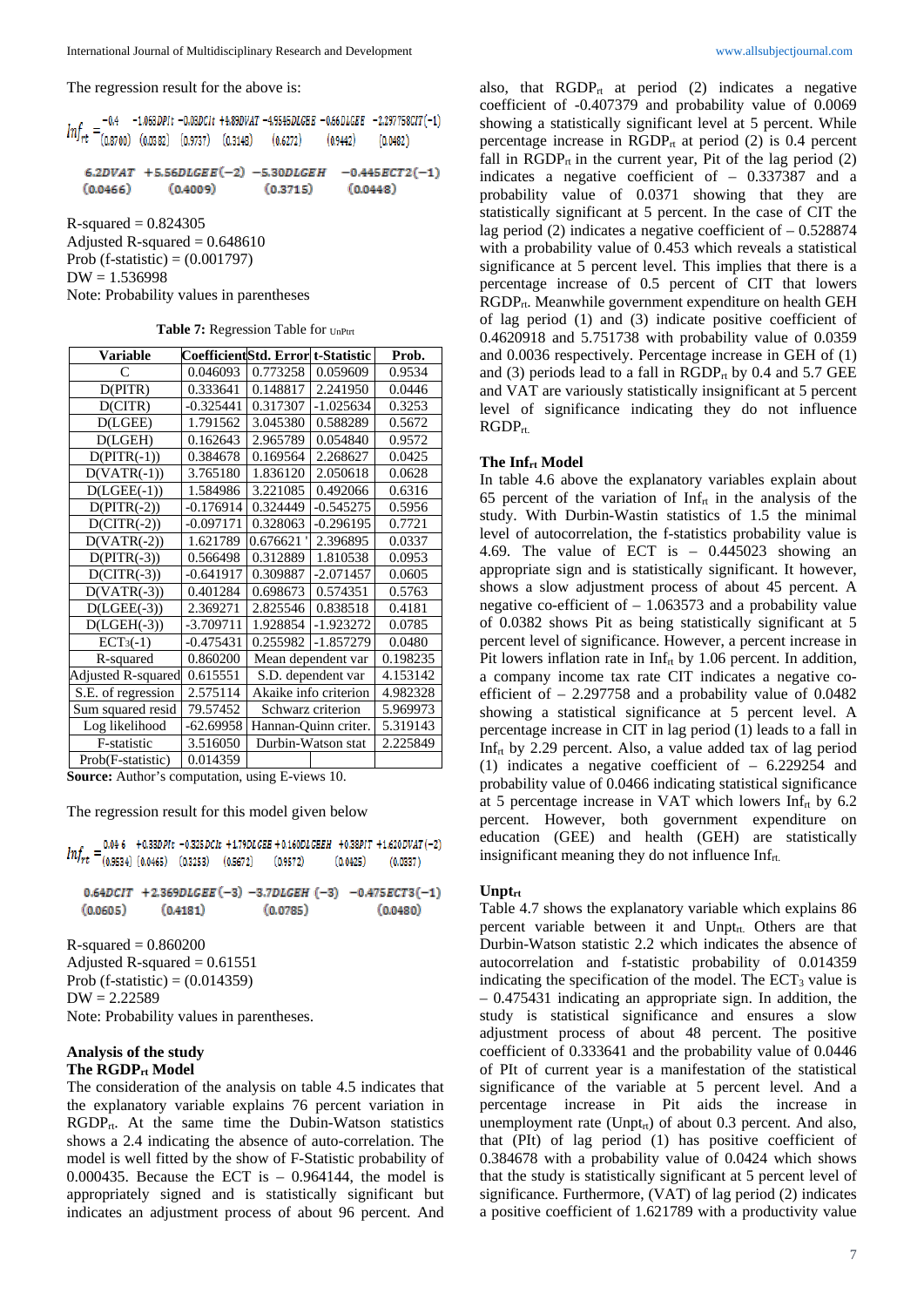of 0.0337 implying that their relationship is statistically significant at 5 percent level of significance. In this regard a percentage increase in  $(VAT)$  leads to increase in  $(Unpt_{rt})$  by 1.6 percent.

### **Discussion of Findings**

The empirical findings in this study is the interrelation behaviour as indicated on the table of regression and hence their performances. Those are subjects of the empirical investigations as they are presented below;

In the model of real gross domestic product rate, the study reveals a negative existence and signalificant relationship between personal income tax rate ( $Pit_{rt}$ ) and  $RGDP_{rt}$ . This shows that the increase in PITrt lowers productivity. Also, (GEH) and  $RGDP_{rt}$  are positively correlated as (GEH) cause  $RGDP<sub>rt</sub>$  to increase implying healthier productive workforce in the economy. Hence government expenditure enhances the growth of the economy.

Referring to the second model ( $Inf<sub>rt</sub>$ ), it is revealed that a significant and negative relationship exist between (CIT) and  $(Inf<sub>rt</sub>)$  in Nigeria. That all things being equal, increase in company income tax lowers inflation. The reason that as cost of production increases due to increases in company income tax, cost of goods and services increase and further lowers demand ensuring a consequence on the rate of inflation.

The next discussion is on unemployment rate in relationship with the aforementioned explanatory variables. Findings, here, indicates value added tax (VAT) has a positive and significant effect on unemployment rate (Unpt<sub>rt</sub>) in Nigeria. It shows that  $(VAT)$  and Unpt<sub>rt</sub> are positively correlated because of the rise in unemployment rate through the income effect on (VAT). The interconnectivity of this tendency causes increase in (VAT) which increase the prices of goods and services which in turn reduce income and lowers demand. A lowered demand causes lowered economic activities and consequent rise in unemployment in the country.

#### **Summary, conclusion and recommendation Summary**

The study shows that increases in  $RGDP_{rt}$  of lag (2) period causes a fall in the recurrent year. And that this increase due to  $RGDP_{rt}$  of lag (2) which is due to economic activity, is because of the increase in inflation. This further pushes the real gross domestic product of the current year to drop, the fact that, with an increase in inflation rate the purchasing power of money in the economy must drop. Secondly that, outcome of the analysis indicates a negative significant correlation between personal income tax rate (PIT) of lag (2) and real gross domestic product growth rate  $(RGDP_{rt})$  in PIT leading to decrease in disposable income which affect demand negatively, hence the reduction of the rate of real gross domestic product in the country: Other relationships between the variable are as shown in the above discussion through the analysis of the study.

#### **Conclusion**

This study specifically examines fiscal policy and economic behaviours in Nigeria between 1981 and 2020. Using an error correction model to determine the study personal income tax rate, company income tax rate, value added tax rate, government expenditure on health and education are used to capture the relationship between the variables and growth rate of real gross domestic product. The result of these relationships in the various levels of econometric test are treated with outcomes prescribed in the analysis of the study.

The study reveals that personal income tax rate and company income tax impacts negatively on real gross domestic product rate. Government expenditure on health impacts positively in the rate of real gross domestic product. Also that the rates of personal income tax, company income tax and value added and the result of government expenditure on education has no significant impact on any of the dependent variables of real gross domestic product, rate of inflation and the rate of unemployment in capturing economic behaviours in the country. The study therefore, is of the view that government (s) expand the tax base for more of the population and corporate institutions into the tax net while tax rates are lowered so as to create better environment by which tax revenue can be enhanced through tax compliance.

#### **Recommendation**

Based on the findings from the study some policy recommendation is hereby made below for improvement of fiscal policy on economic behaviours in Nigeria. Therefore:

- Government needs to monitor her expenditure behaviour on education to achieve significant result in the sector.
- That the tax base needs to be expanded including individuals and companies in to the tax net which will encourage increased revenue and at the same time lower the tax rate for payers to comply favourably to tax payments.
- Value added tax rate should be minimized to encourage aggregate demand. This can encourage a fall in the rate of unemployment while making way for variety of substitute goods and services to check inflationary pressure that may occur.
- To enhance aggregated demand, there is need for government to reduce company income tax rate.

#### **References**

- 1. Aaron NM, Tuomas AP. Socio-economic development and fiscal policy lessons from the cohension countries for the new member states. The European Central Bank Working Papers, 2005, 467.
- 2. Abdenour R, Tounsi S. Non-linear effects of fiscal policy on economic growth: The Morrocian case. Retrieved from Munich personal RePEC Archive (MPRA), 2015, 69830.
- 3. Adefeso HA. Fiscal policy and economic growth in Nigeria: Testing the prediction of endogenous growth model. The Social Sciences, Medwell Journals,2010:5  $(2):29-46.$
- 4. Agion P, Howitt P. A model of growth through creative destruction. Econometrics,1992:60(2):322-25.
- 5. Alfred E. The Reagan record: A post Keynesian view. Journal of Post Keynesian Economics,1988:10(4)543- 544.
- 6. Amanja D, Morrissey O. Fiscal policy and economic growth in Kenya centre for research in economic development and international trade, University of Nortingham, 2005. Retrieved from www. northingham.ac.uk/economic/research/credit.
- 7. Barno RJ. Government spending in a simple model of